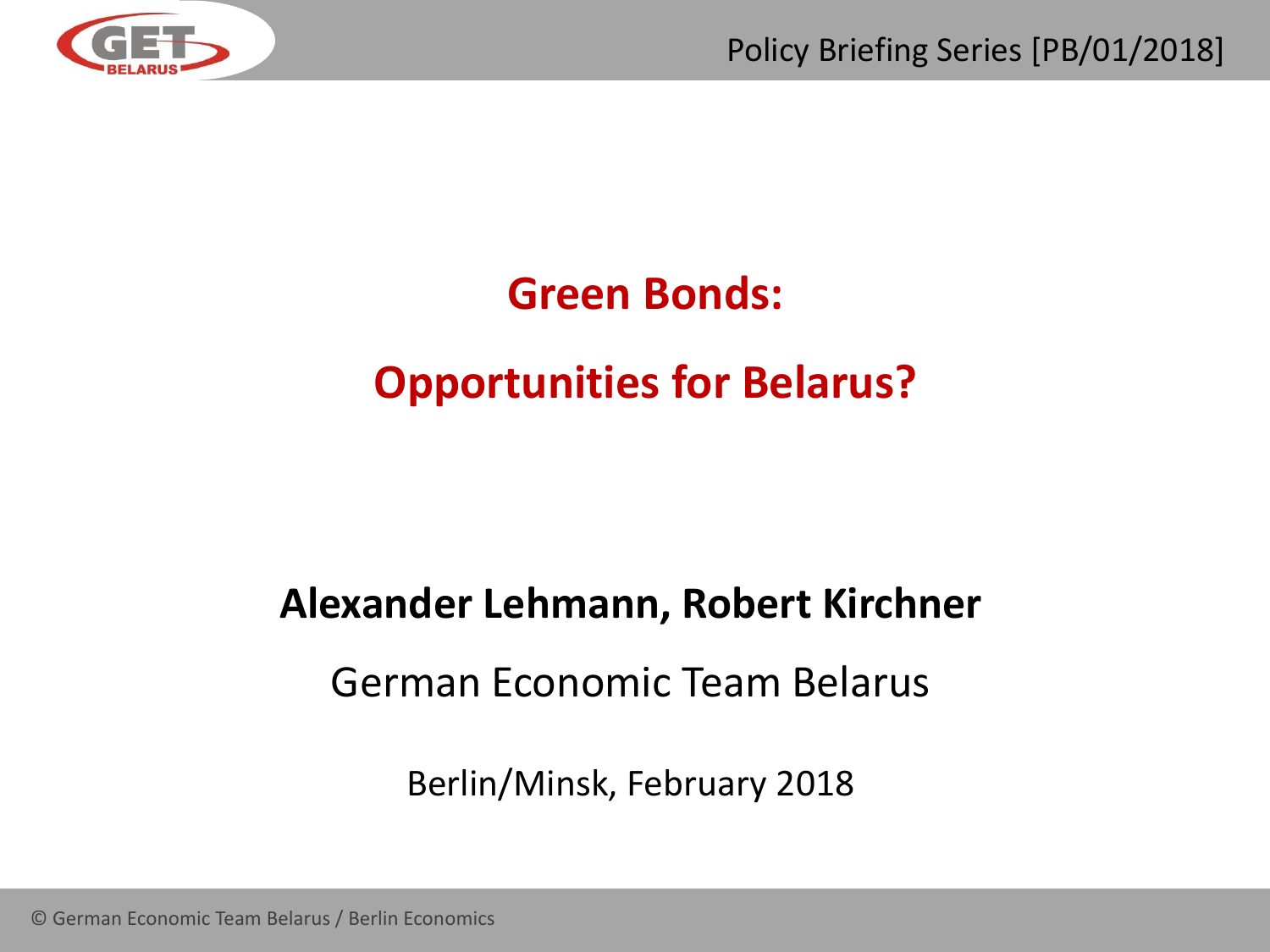

#### **Structure**

- 1. Introduction
- 2. Rationale for issuers and investors
- 3. The evolution of the green bond market
- 4. The investor base
- 5. Green Bond Principles
- 6. The Climate Bonds Standard
- 7. Sovereign green bonds
- 8. Issuer preparation and risks
- 9. Implications for Belarus

Contacts

Annex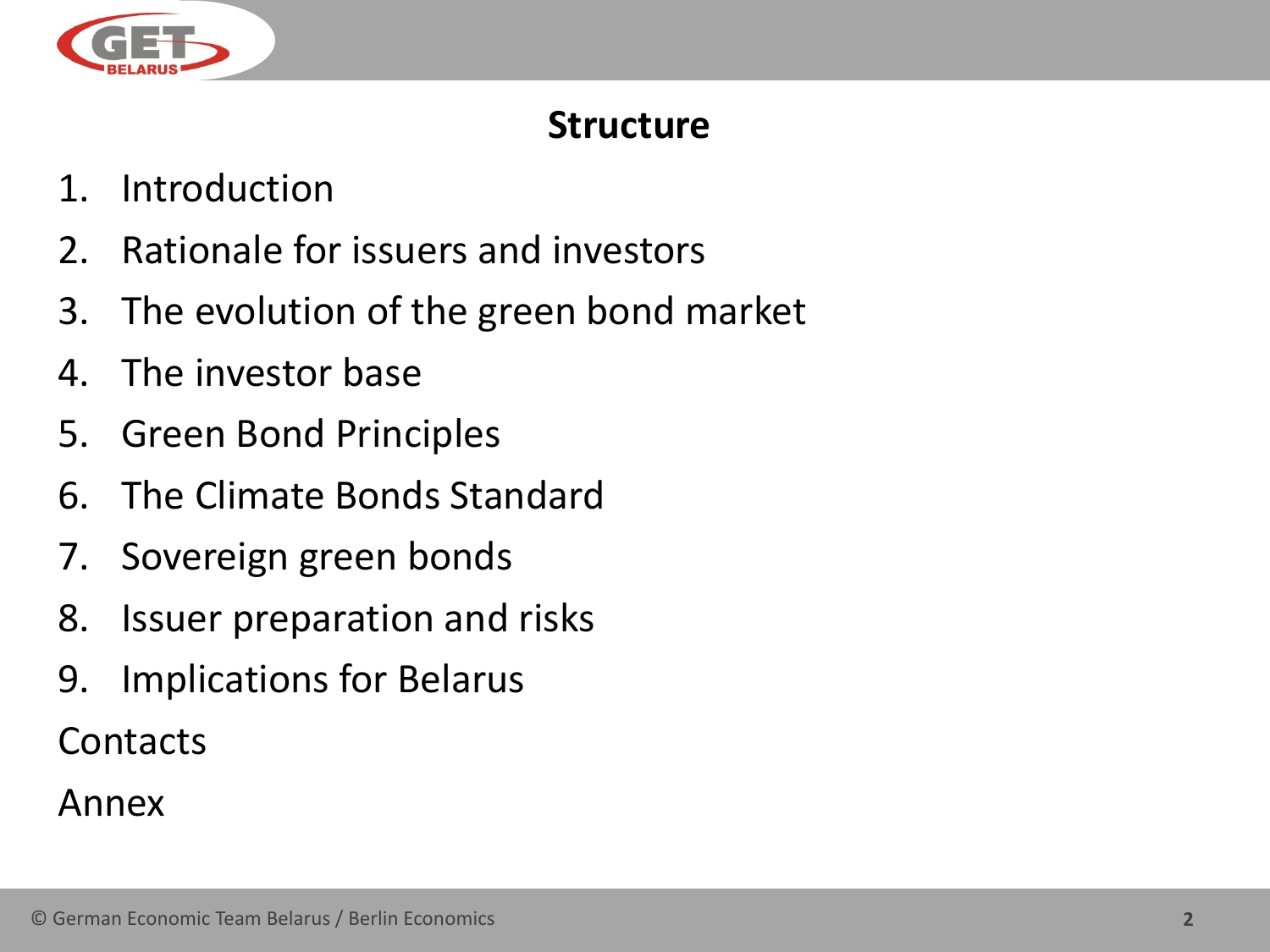

#### **1. Introduction**

- Belarus is active in the global sovereign Eurobond market for a number of years already, with different issues
- A relatively new market segment of the global bond market are "green bonds"
- Green bonds are typically issued by corporates or banks where proceeds will be exclusively applied to finance or refinance green projects. Sovereign and sub-sovereign issuance is more recent and less common.
- The objective of this presentation is to review the evolution of the green bond market, its rationale, standards and principles and possible implications for Belarus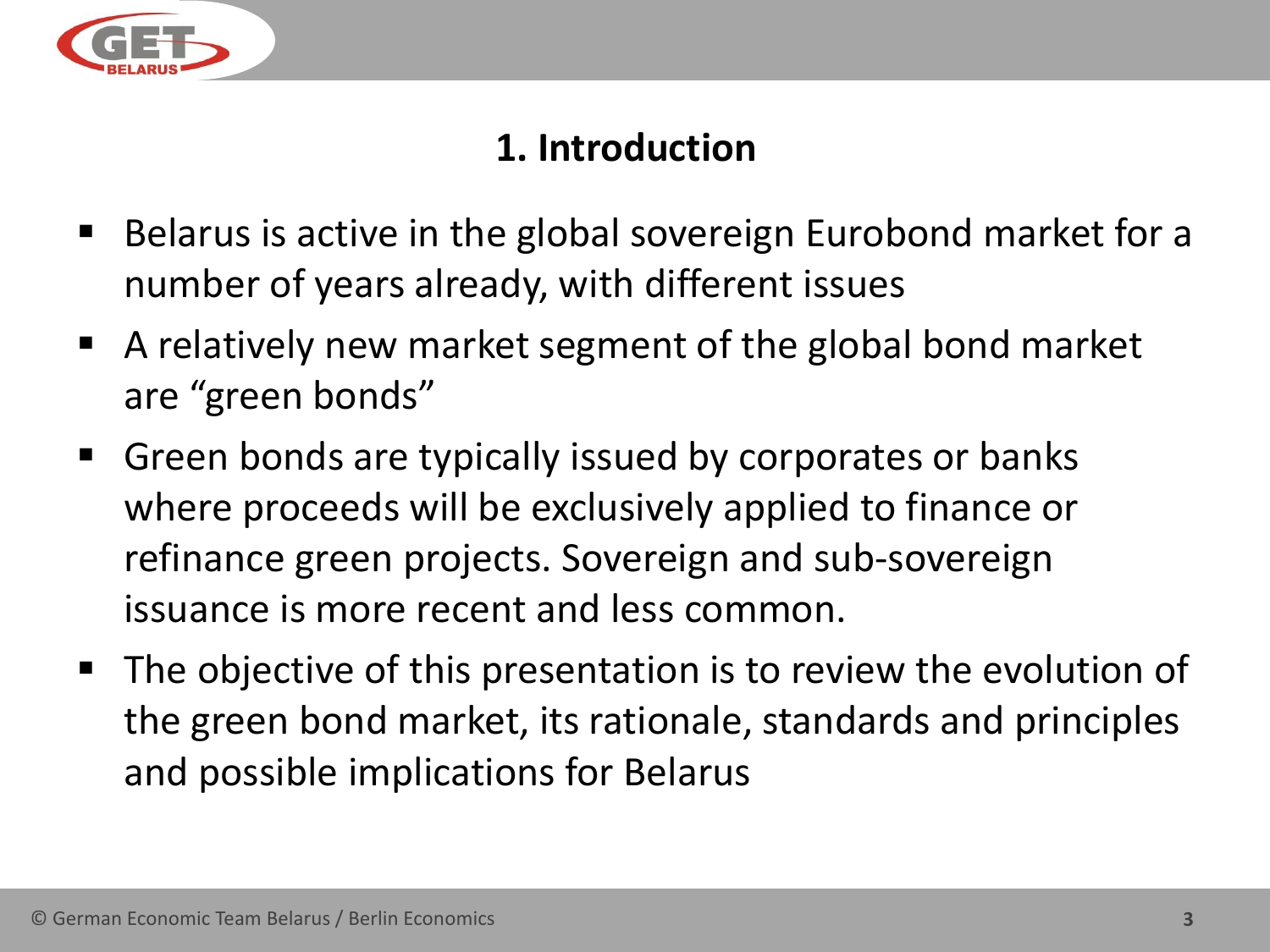

#### **2. Rationale for issuers and investors**

- Satisfies investor demand for practices by issuers that conform to environmental standards, and mitigate carbon emissions. Institutional investors increasingly demand tools to assess environmental impact and thereby avoid negative externalities.
- Fixed-income investors are using green bonds to communicate to their stakeholders commitment to environmentally friendly investments. Many disclose their green bond purchases through press releases and other communication.
- Global climate commitment to limit carbon emissions (the 2015 Paris Agreement) point to greater demand for environmentally sustainable financing by banks and bond markets
- Strong investor demand may allow pricing at a premium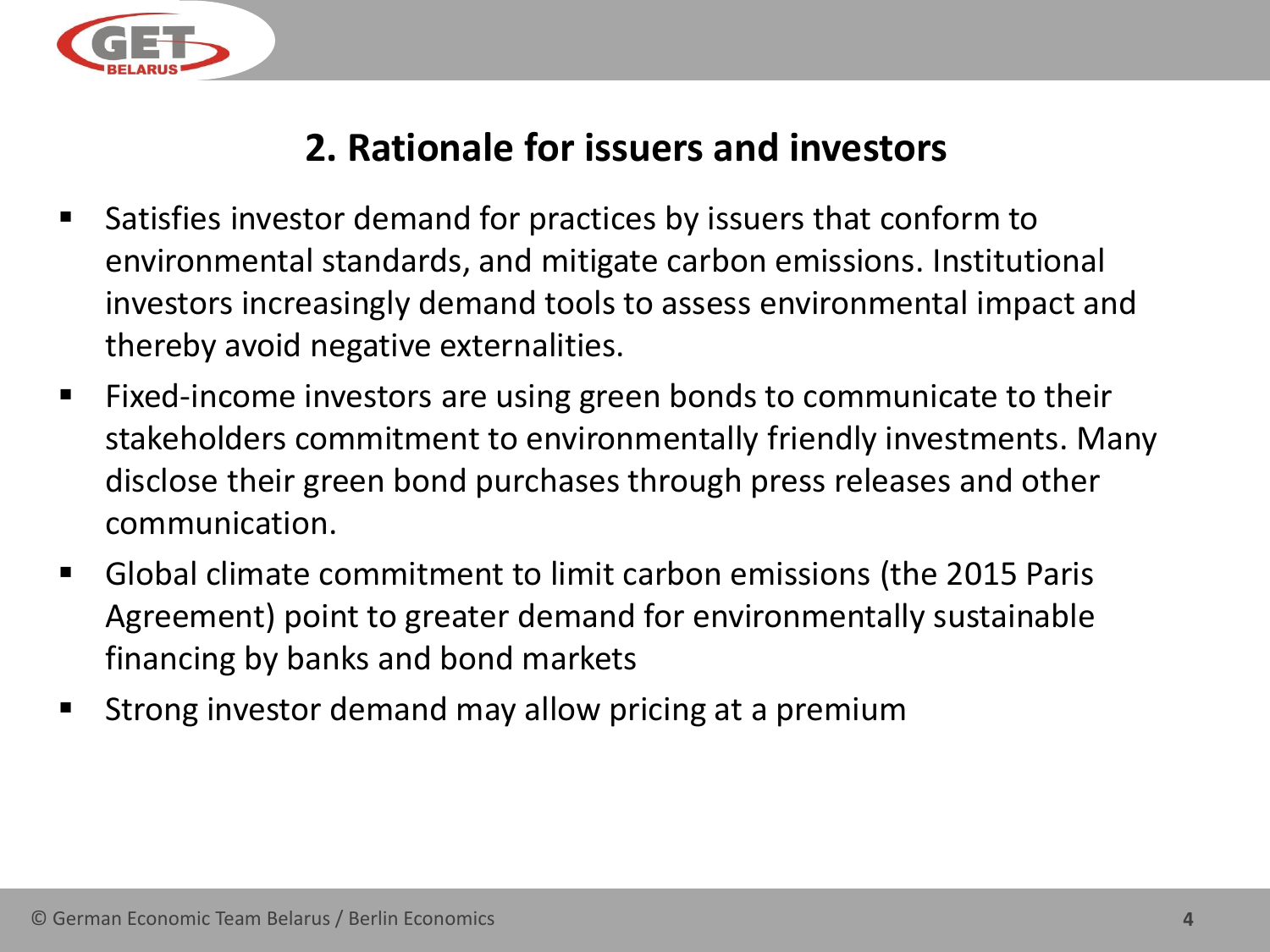

#### **3. The evolution of the green bond market**

- Market emerged only 10 years ago, and in 2017 issuance exceeded USD 120 billion
- Initially primarily supra-national issuers (EIB/World Bank/IFC) which created the market, then also municipalities, national development banks and agencies
- Launch of Green Bond Principles in 2014 attracted wider number of corporates and banks
- National green bond standards in China produced a substantial pipeline, and now accounts for about 15-20 per cent of global issuance. Only 10 per cent of Chinese issuance is independently verified.
- Emergence of Asset-Backed Securities (ABS) and high-yield issues
- Use of proceed initially mainly renewable energy and low carbon buildings. Now increasingly sustainable water, transport and waste.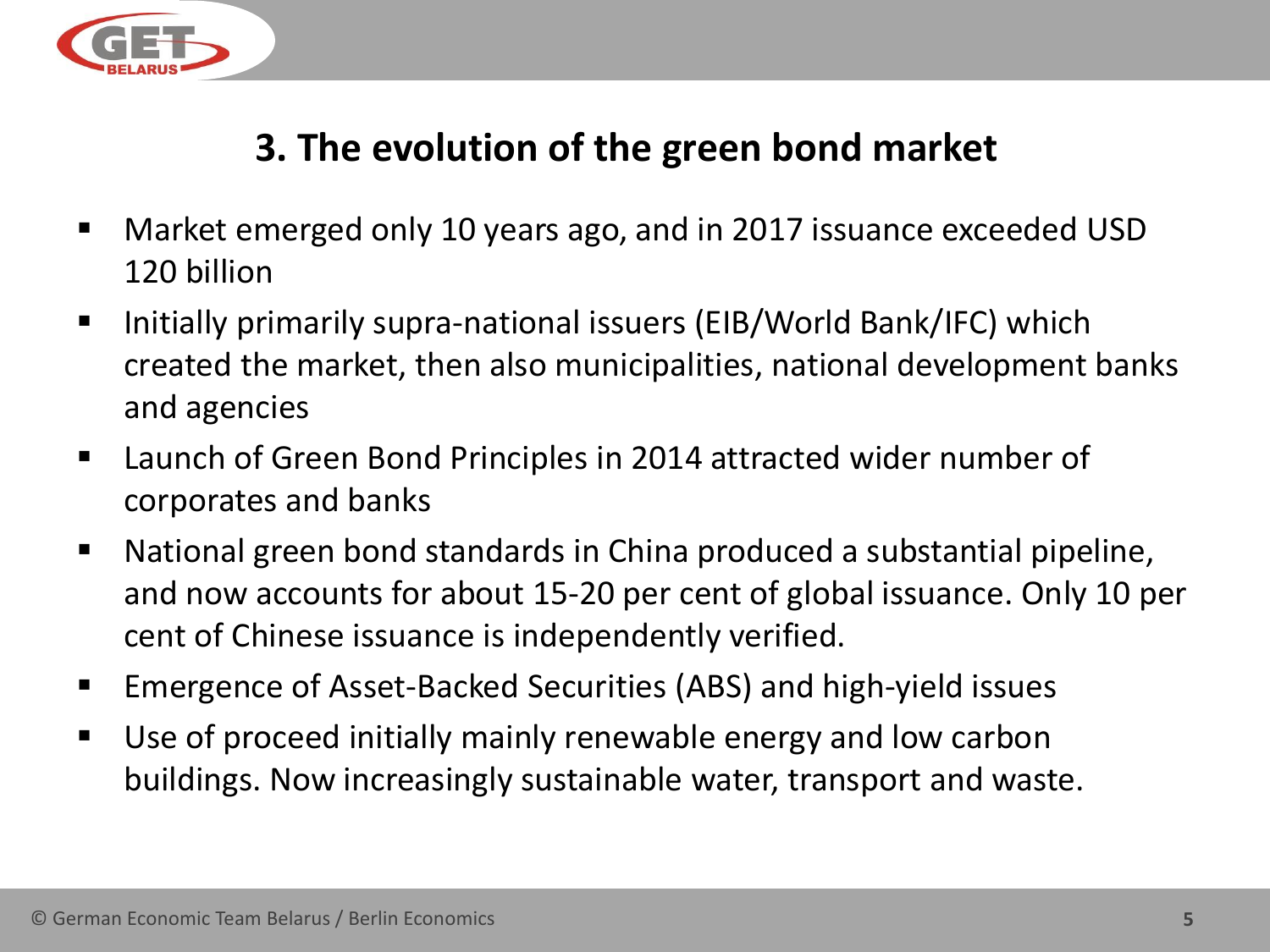

#### **Annual green bond issuance by issuer/bond type**



#### *Source: Bloomberg New Energy Finance*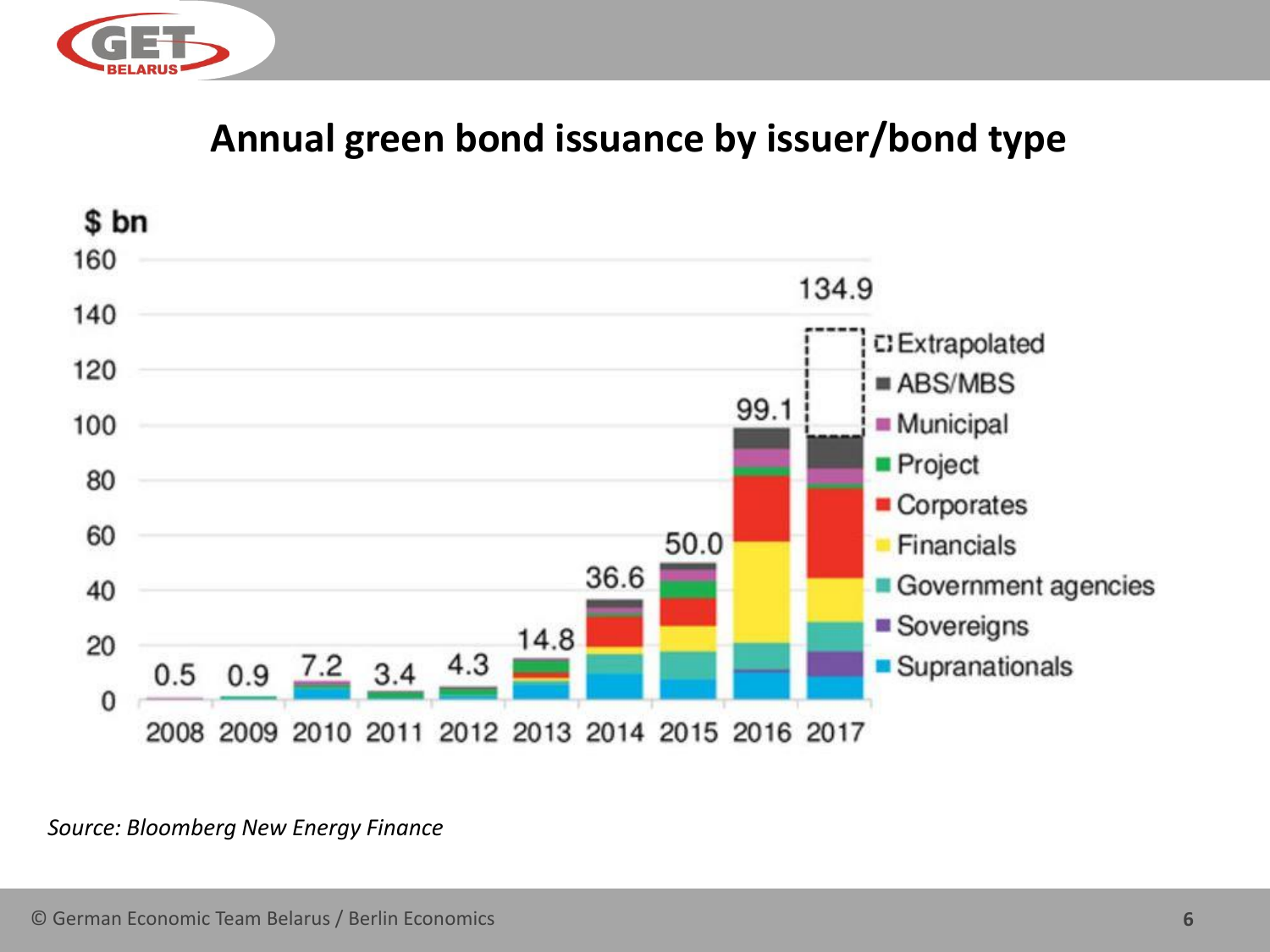

#### **Green bond issuance by country**



#### Exhibit 2: Green Bond 2017 Issuance by Country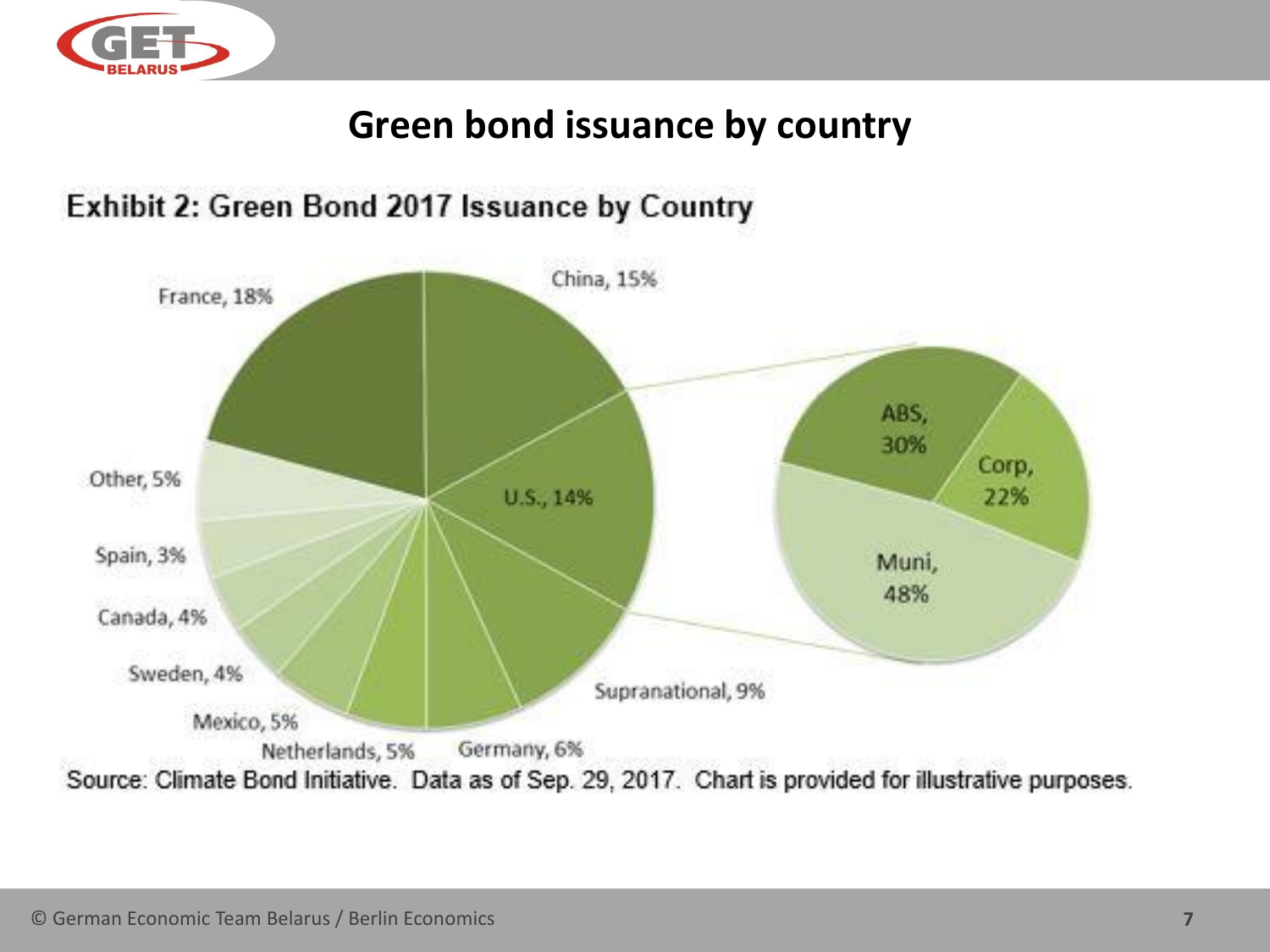

#### **Distribution of green bond ratings**



*Source: BIS Quarterly Review September 2017; average rating of 3 major agencies*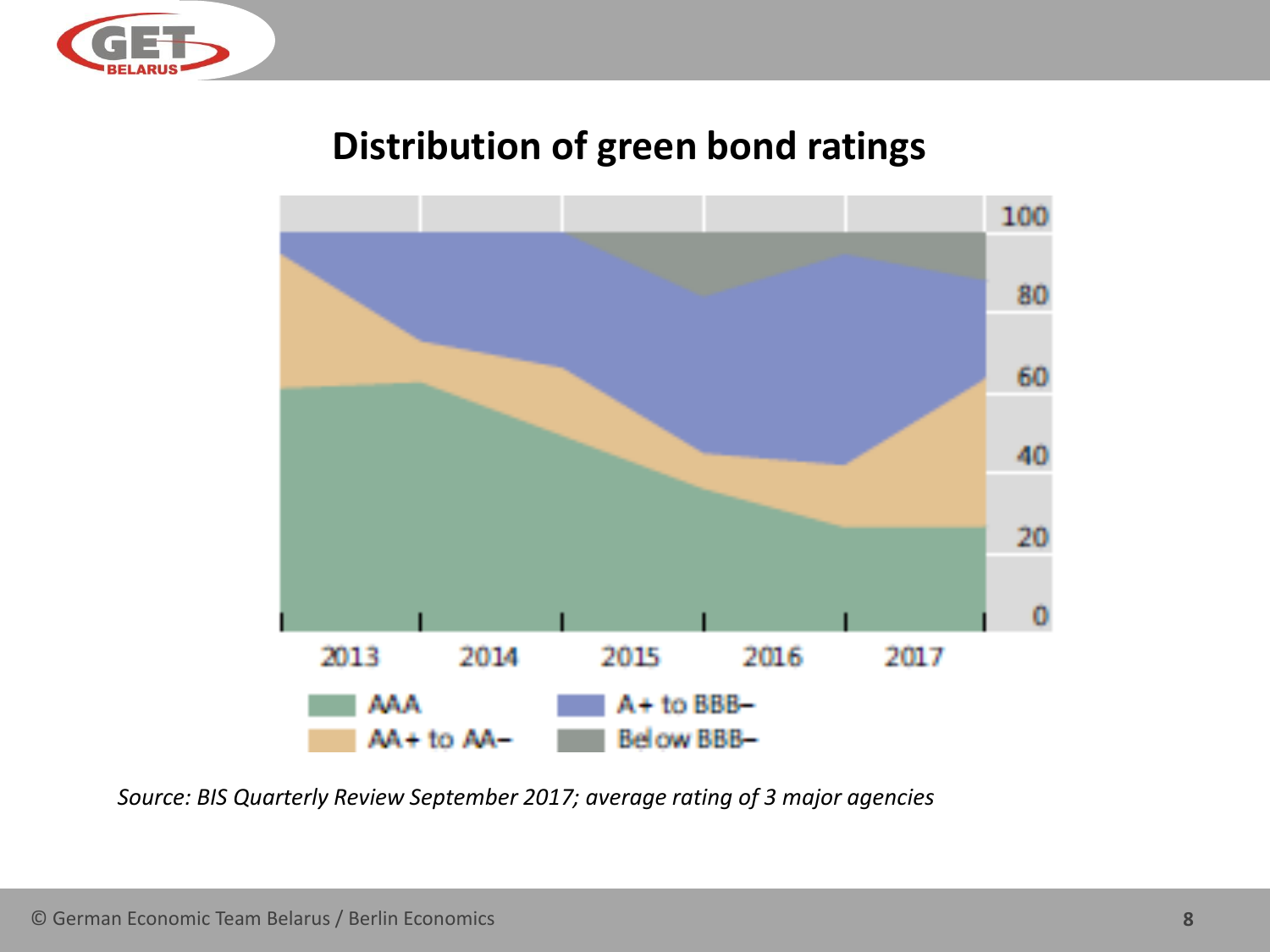

#### **4. The investor base**

- Growing interest among fixed interest investors in ethical and sustainability issues
- This is reinforced by global agreement on limitations on carbon emissions, and supervisory scrutiny by supervisors of carbon related financial sector risks
- Most institutional investors now have explicit targets for investment in sustainable projects
- About 17 dedicated green bond funds in Europe
- The investor base has broadened, and now also includes foundations and the treasuries of individual companies
- Constraints are the lack of a benchmark yield curve, rating system and poor liquidity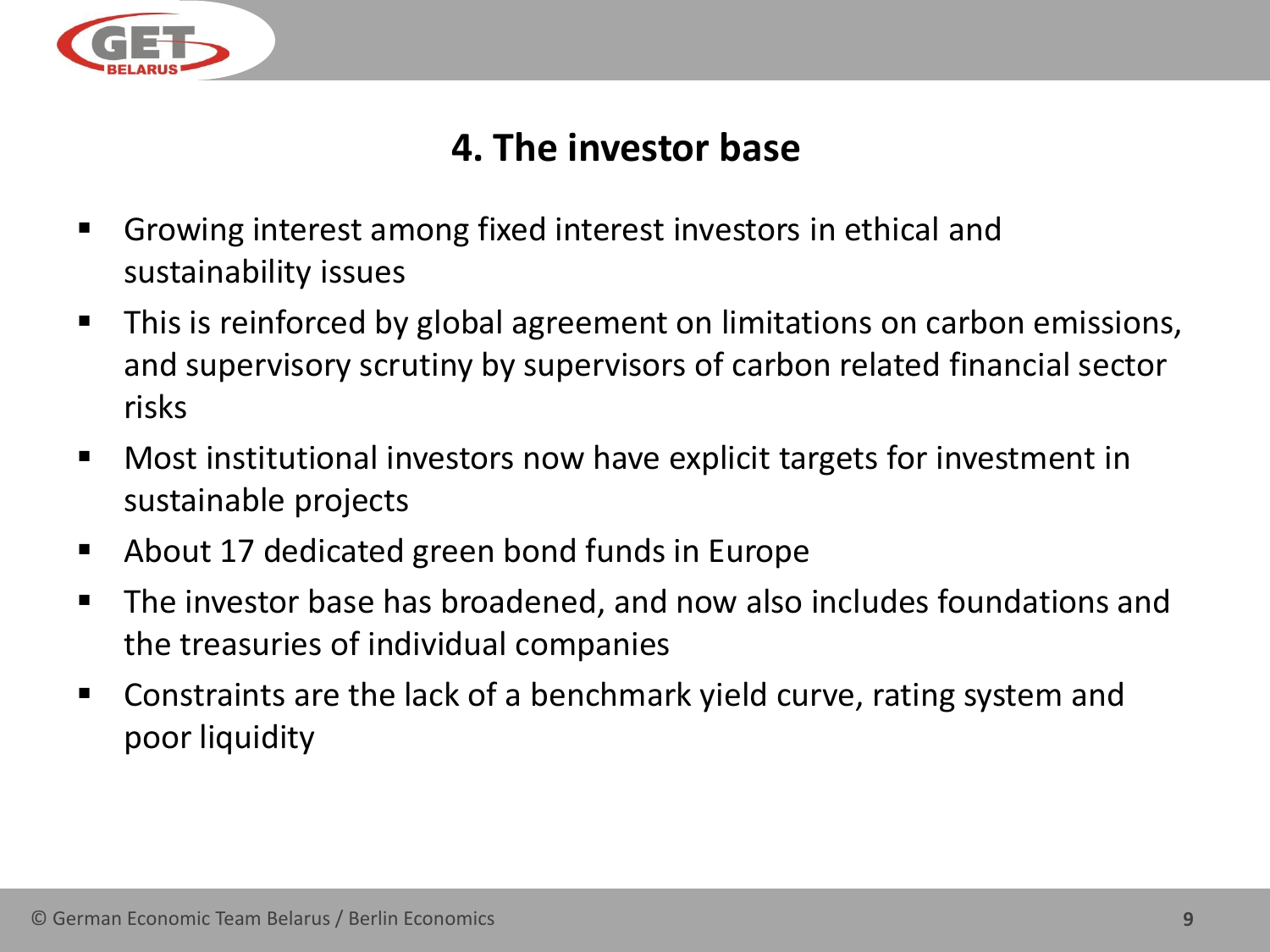

#### **5. Green Bond Principles**

- Issuers typically comply with voluntary standards for issuance; 'self-labelling' has decreased.
- Standards are needed to ensure that proceeds are invested in an environmentally sustainable way, establishing a basis for investors' own reporting.
- **E** Green Bond Principles first defined by International Capital Market Association (ICMA) in 2014 and last updated in 2017. Now the industry standard. External review essential ahead of issuance to confirm alignment with green bond principles.
	- **Use of proceeds.** Utilisation for 'green' projects which should be described in the legal documentation
	- **Project evaluation and selection.** Documentation needs to spell out sustainability objectives; issuer's decision making in determining project eligibility
	- **Management of proceeds.** Proceeds to be credited to a sub-account, or a specific portfolio and tracked by the issuer. Possible involvement of auditors.
	- **Reporting.** Information on use of proceeds up until full allocation and prior to the bond's redemption. List of projects and their impact. Performance measures (eg. CO2 reductions)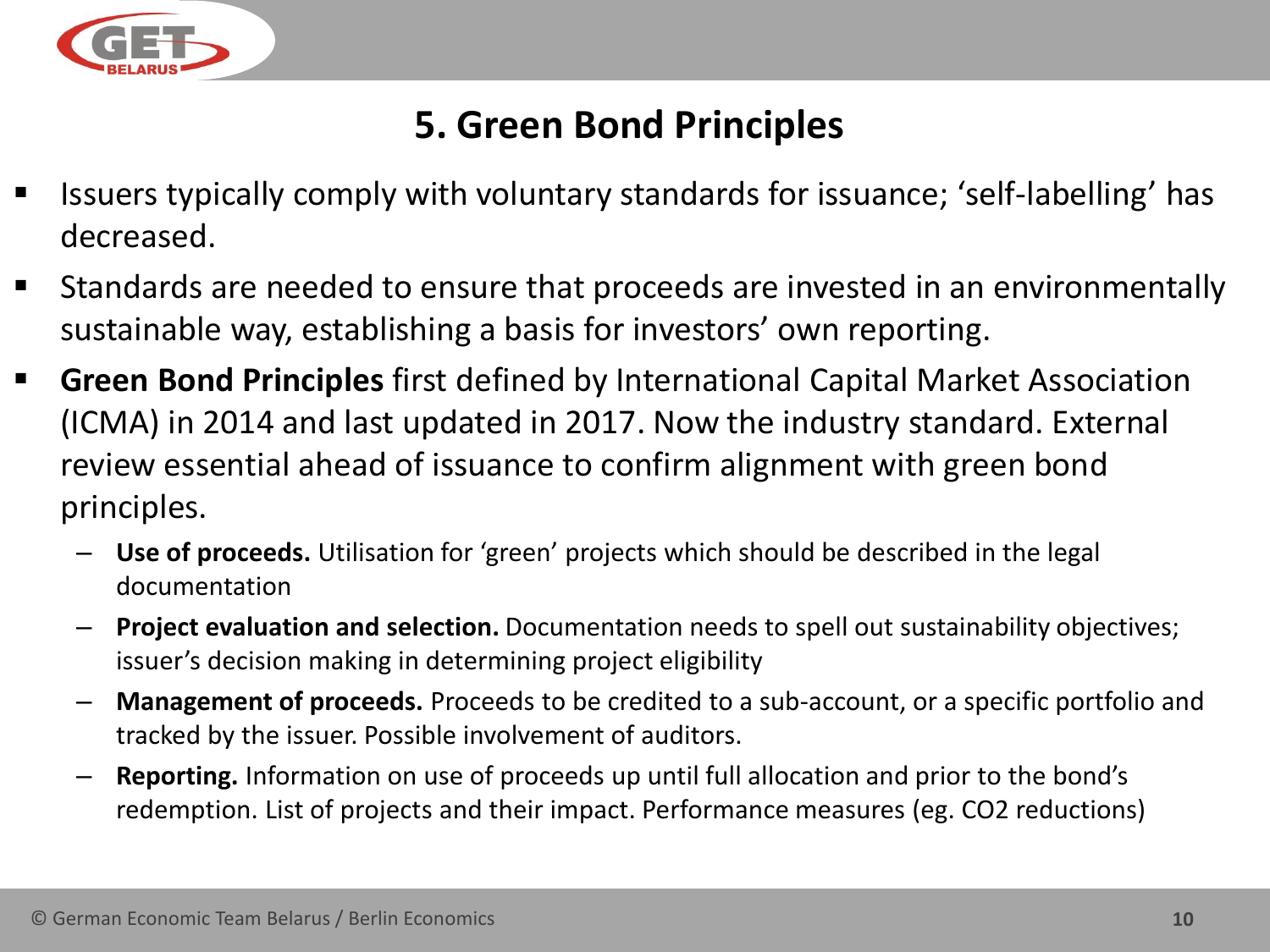

#### **6. The Climate Bonds Standard**

- Standard sets more detailed and demanding criteria and requirements but incorporates the Green Bond Principles. Still only utilized by issuers accounting for only 15 per cent of issuance volume in 2015.
- Approved verifying organisations check prospective green bond compliance against standardized criteria.
- Crucially, also mandates an **annual reporting** by the issuer and verification that proceeds have been allocated as expected, and use of unallocated proceeds.
- **Sector specific criteria**, among others in wind, solar, transport, buildings, water and land-use, e.g. specific emissions standards to define 'low-carbon'.
- Latest version aligned with Green Bond Principles
- Moody's Green Bond Assessment and S&P Green Evaluations provides alternative ongoing assessment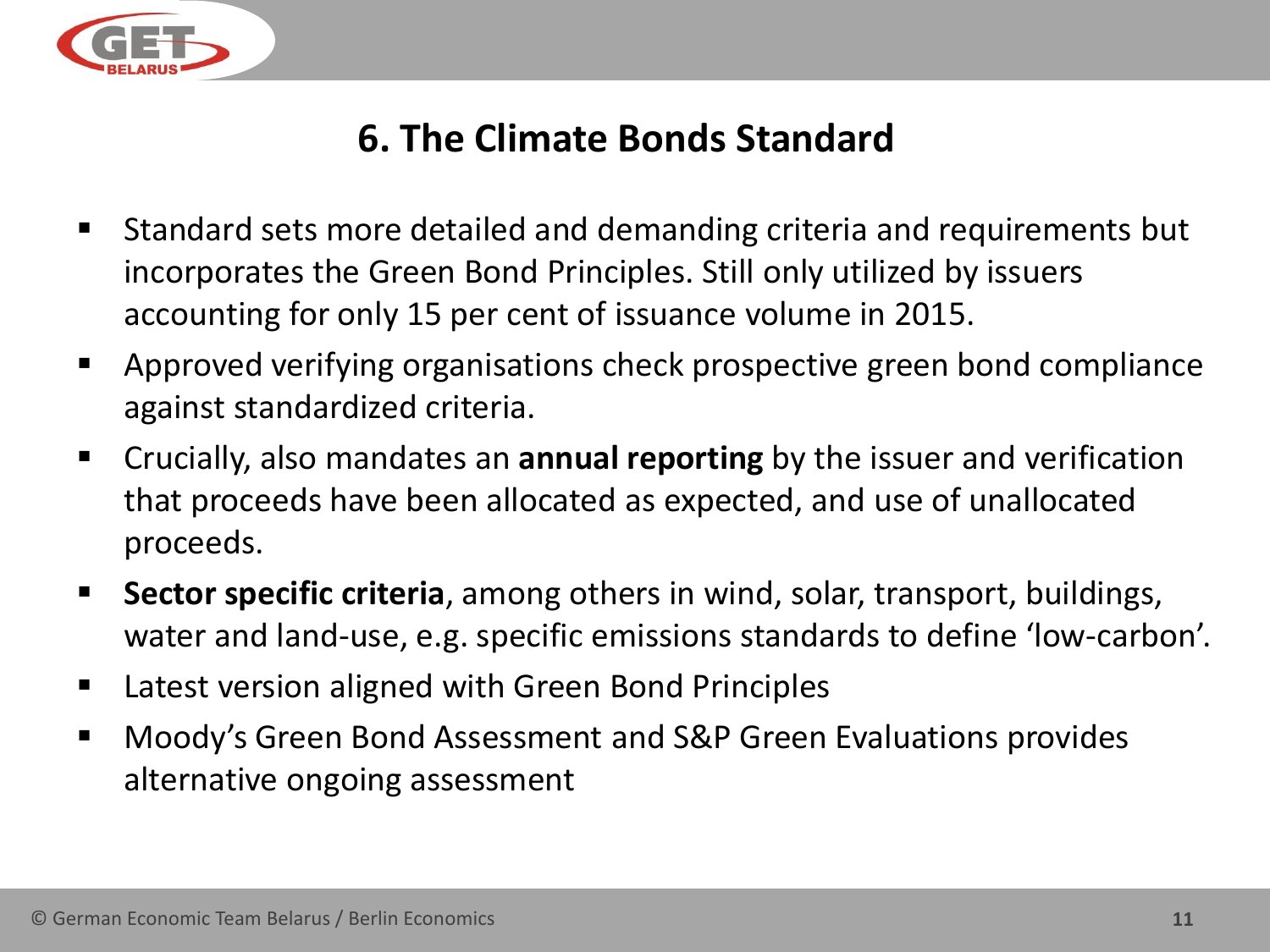

#### **Climate Bonds Taxonomy**

#### **Climate Bonds**

| <b>ENERGY</b>                          | <b>TRANSPORT</b>                                                                                                               | <b>WATER</b>                       | <b>LOW CARBON</b><br><b>BUILDINGS</b>         | <b>INFORMATION</b><br><b>TECHNOLOGY &amp;</b><br><b>COMMUNICA-</b><br><b>TIONS</b> | <b>WASTE &amp;</b><br><b>POLLUTION</b><br><b>CONTROL</b> | <b>NATURE BASED</b><br><b>ASSETS</b>          | <b>INDUSTRY &amp;</b><br><b>ENERGY-</b><br><b>INTENSIVE</b><br><b>COMMERCIAL</b> |
|----------------------------------------|--------------------------------------------------------------------------------------------------------------------------------|------------------------------------|-----------------------------------------------|------------------------------------------------------------------------------------|----------------------------------------------------------|-----------------------------------------------|----------------------------------------------------------------------------------|
| Solar                                  | Rail                                                                                                                           | Built (grey)<br>infrastructure     | Residential                                   | Power<br>management                                                                | Recycling                                                | Agricultural land                             | Manufacturing                                                                    |
| Wind                                   | Vehicles                                                                                                                       | Green and hybrid<br>infrastructure | Commercial                                    | Broadband                                                                          | Other Recovery                                           | Forests (managed<br>and<br>unmanaged)         | Energy efficiency<br>processes                                                   |
| Geothermal                             | Mass transit                                                                                                                   |                                    | Retrofit                                      | Resource<br>efficiency                                                             | Disposal                                                 | Wetlands                                      | Energy efficiency<br>products                                                    |
| Hydropower                             | Bus rapid<br>transport                                                                                                         |                                    | Products for<br>building carbon<br>efficiency | Teleconferencing                                                                   | Prevention                                               | Degraded Lands                                | <b>Retail and</b><br>wholesale                                                   |
| Bioenergy                              | Water-bourne<br>transport                                                                                                      | Reuse                              |                                               |                                                                                    |                                                          | Other land uses<br>(managed and<br>unmanaged) | Data centres                                                                     |
| Wave and Tidal                         | Alternative fuel<br><b>Pollution Control</b><br>Infrastructure                                                                 |                                    |                                               |                                                                                    |                                                          | Fisheries and<br>aquaculture                  | Process & fugitive<br>emissions                                                  |
| Energy<br>distribution &<br>management | Certification Criteria approved<br>Climate<br><b>Bond</b><br>Criteria under development<br><b>Certified</b><br>Due to commence |                                    |                                               |                                                                                    |                                                          | Coastal<br>infrastructure                     | <b>Energy efficient</b><br>appliances                                            |
| Dedicated<br>transmission              |                                                                                                                                |                                    |                                               |                                                                                    |                                                          | Land Remediation                              | Combined heat &<br>power                                                         |

© German Economic Team Belarus / Berlin Economics **12**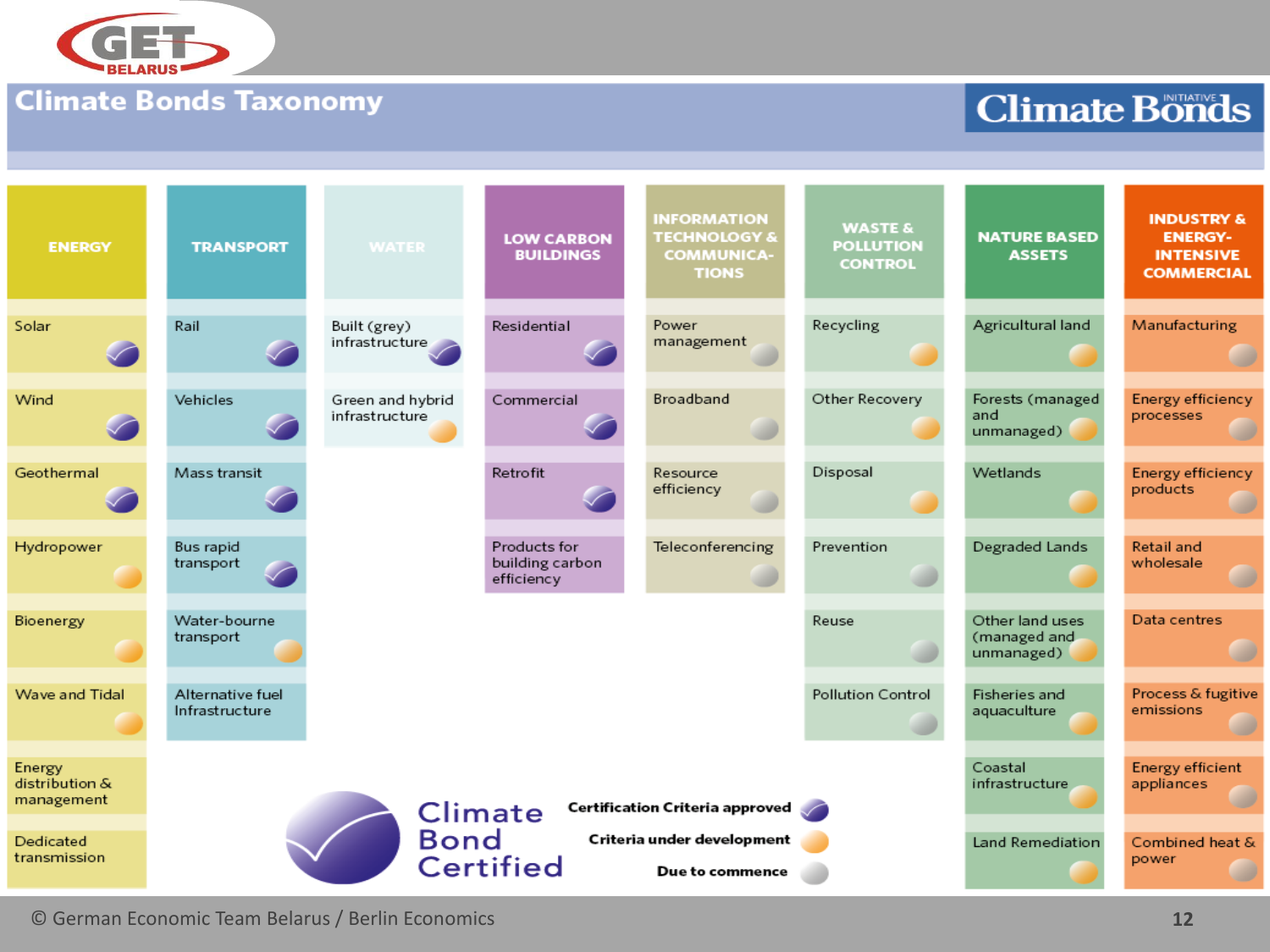

### **7. Sovereign green bonds**

- **Poland** issued first ever sovereign green bond in Dec. 2016: EUR 750 m at 5 years maturity. Three times oversubscribed.
- Proceeds to finance projects that contribute to CHG reduction targets and transition to low-carbon economy. Also sustainable agriculture, forestry and national parks. No benefits to coal allowed.
- No change in Poland's broader coal-based energy policy
- **France** in early 2017 announced a pipeline of EUR 10 bn sovereign green bonds with maturities between 15 and 25 years. Disclosure and evaluation more demanding than in Poland.
- **Nigeria** issued the first African sovereign green bond, certified by the Climate Bonds Initiative
- Others sovereigns are interested or in process of issuing: **Philippines**, **Bangladesh** and **Morocco**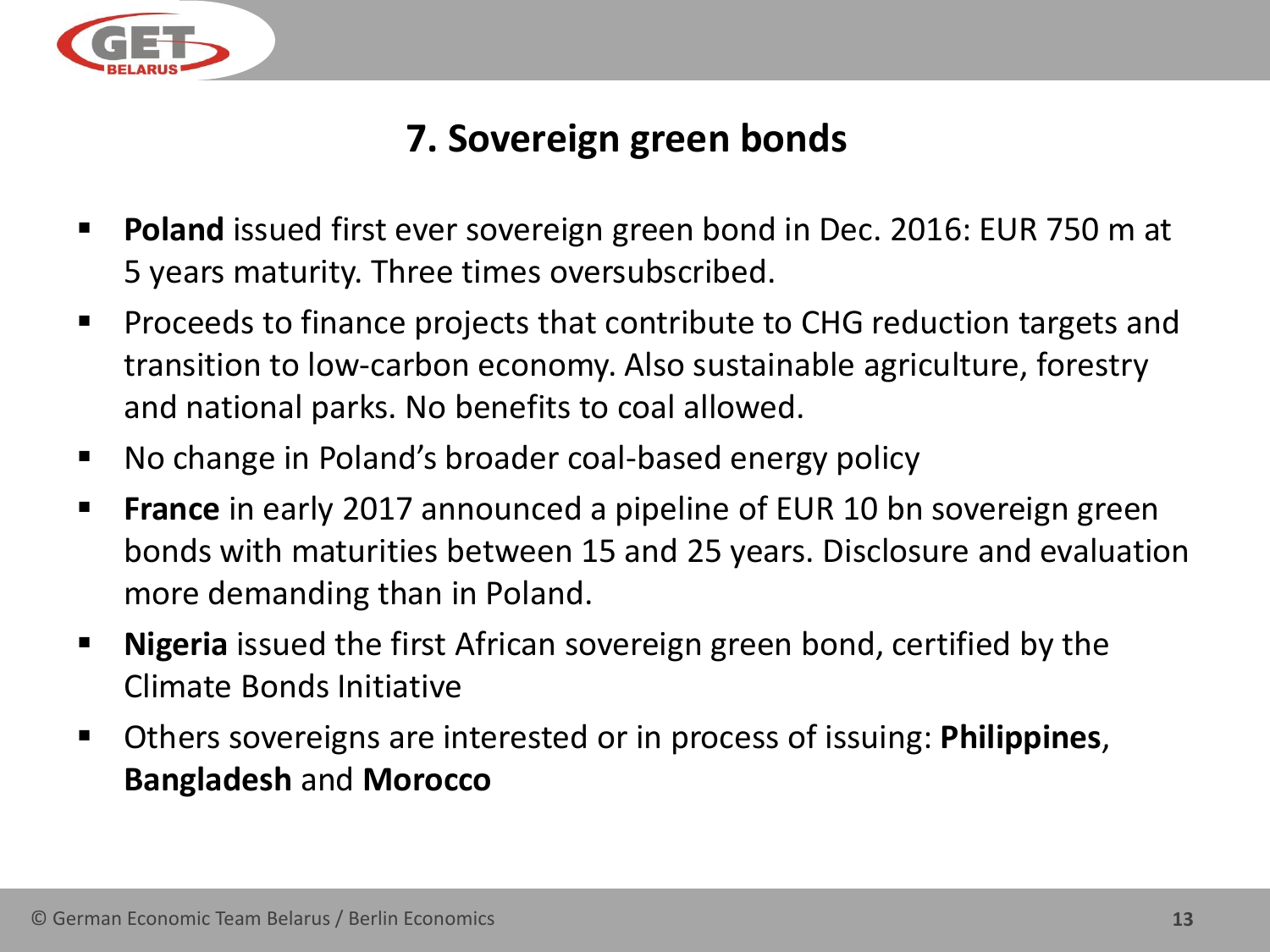

#### **8. Issuer preparation and risks**

- A sovereign green bond requires a strong underlying portfolio of sustainable projects
- Also credible policies that govern such projects
- Only strong disclosure and transparency in the budget would attract dedicated investors
- A dedicated sub-account in the budget and tracking of proceeds is necessary
- 'Greenwashing' and what investors may regard as 'green default' may damage the sovereign's standing in the market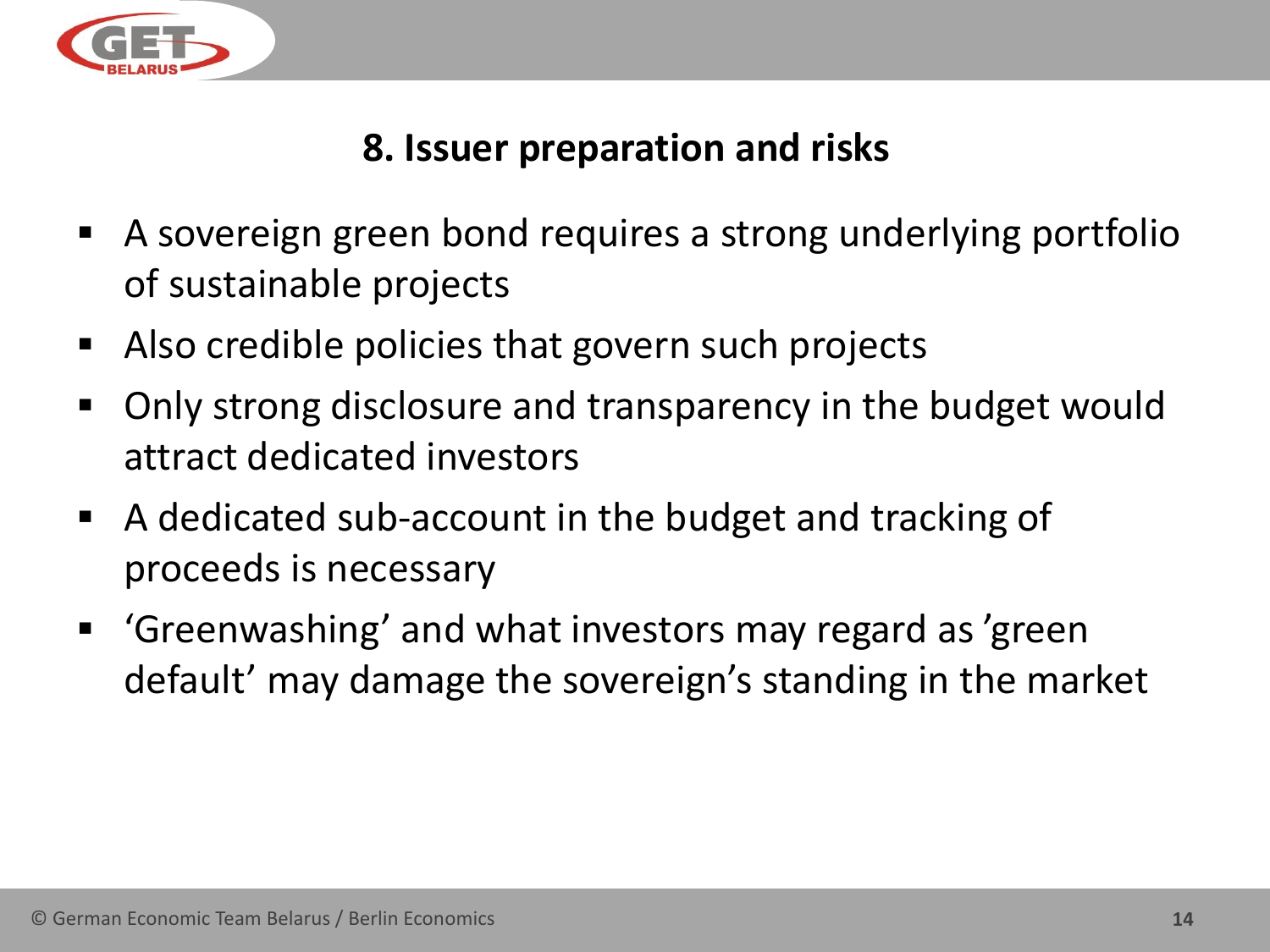

#### **9. Implications for Belarus**

- Available empirical evidence suggests on average small cost advantage of green bonds over conventional bonds, but with high variation (see Annex)
	- BIS (2017): Mean spread difference of 18 bp at issuance (sample: 21 green bonds)
	- Confirms results of earlier studies (Barclays, 2015 and Zerbib, 2017)
- Diversification of investor base could be an additional benefit, with greater role for buy-and-hold investors
- Green bonds may enhance issuer's reputation for sustainability. Reporting and disclosure of underlying projects establishes transparency. External monitoring builds credibility.
- Issuance may define incentives for domestic sectors to engage in sustainable practices
- Sovereign issuance must to be backed by domestic sustainability policies (carbon pricing or targets; waste, recycling and other emission targets; building standards etc.), and strong standards for fiscal transparency.
- Attract a credible 'anchor' investor, e.g. an IFI (IFC or EBRD)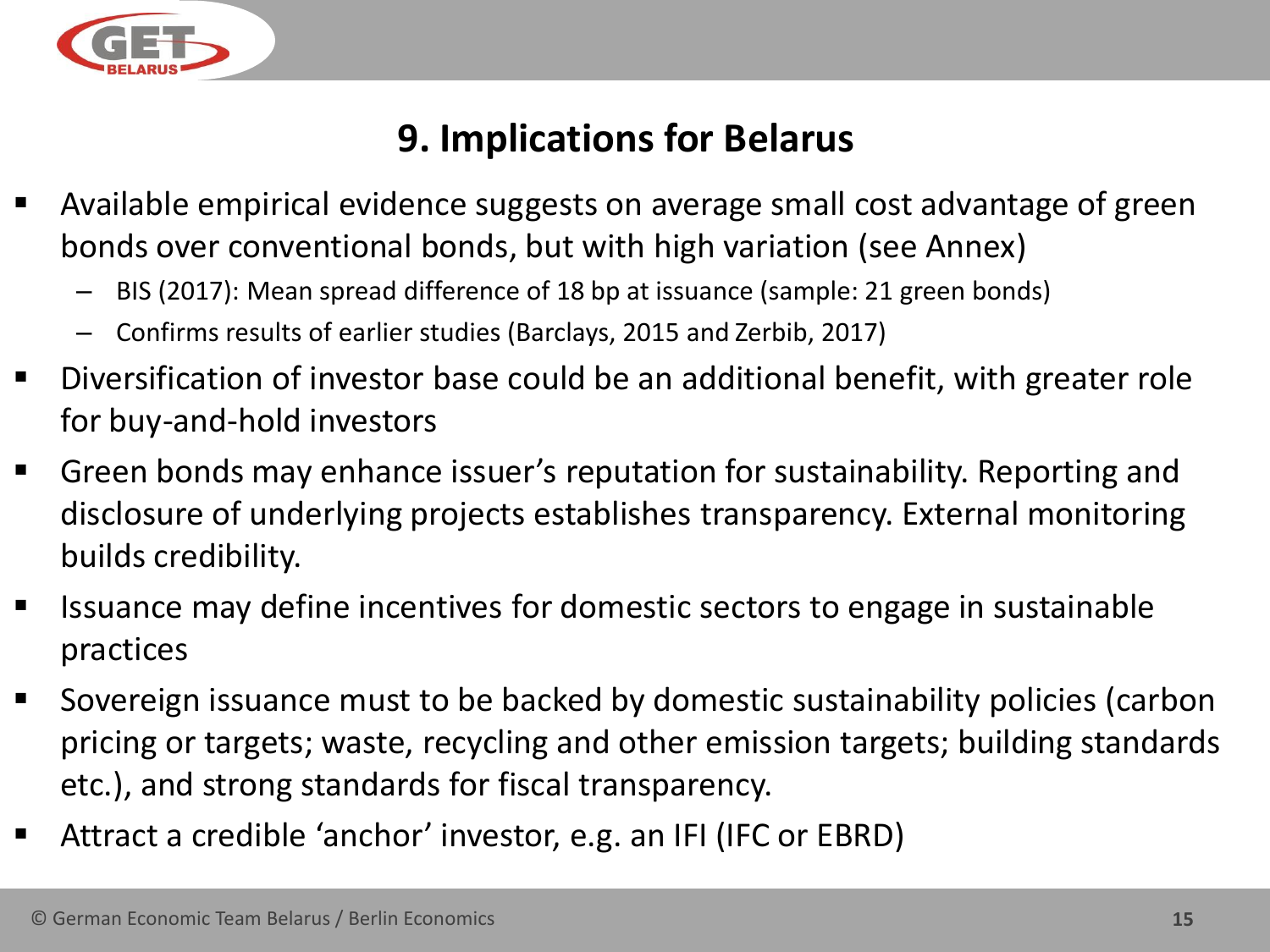

#### **References**

- BIS (2017): Green bond finance and certification: [https://www.bis.org/publ/qtrpdf/r\\_qt1709h.htm](https://www.bis.org/publ/qtrpdf/r_qt1709h.htm)
- Climate Bonds Initiative:<https://www.climatebonds.net/>
- G20 Green Finance Study Group: <http://unepinquiry.org/g20greenfinancerepositoryeng/>
- International Capital Market Association (ICMA) Green Bond [Principles: https://www.icmagroup.org/Regulatory-Policy](https://www.icmagroup.org/Regulatory-Policy-and-Market-Practice/green-social-and-sustainability-bonds/green-bond-principles-gbp/)and-Market-Practice/green-social-and-sustainabilitybonds/green-bond-principles-gbp/
- Moody's: Green Bonds Assessment methodology, [www.moodys.com](http://www.moodys.com/)
- World Bank Green Bonds: http://treasury.worldbank.org /cmd/htm/WorldBankGreenBonds.html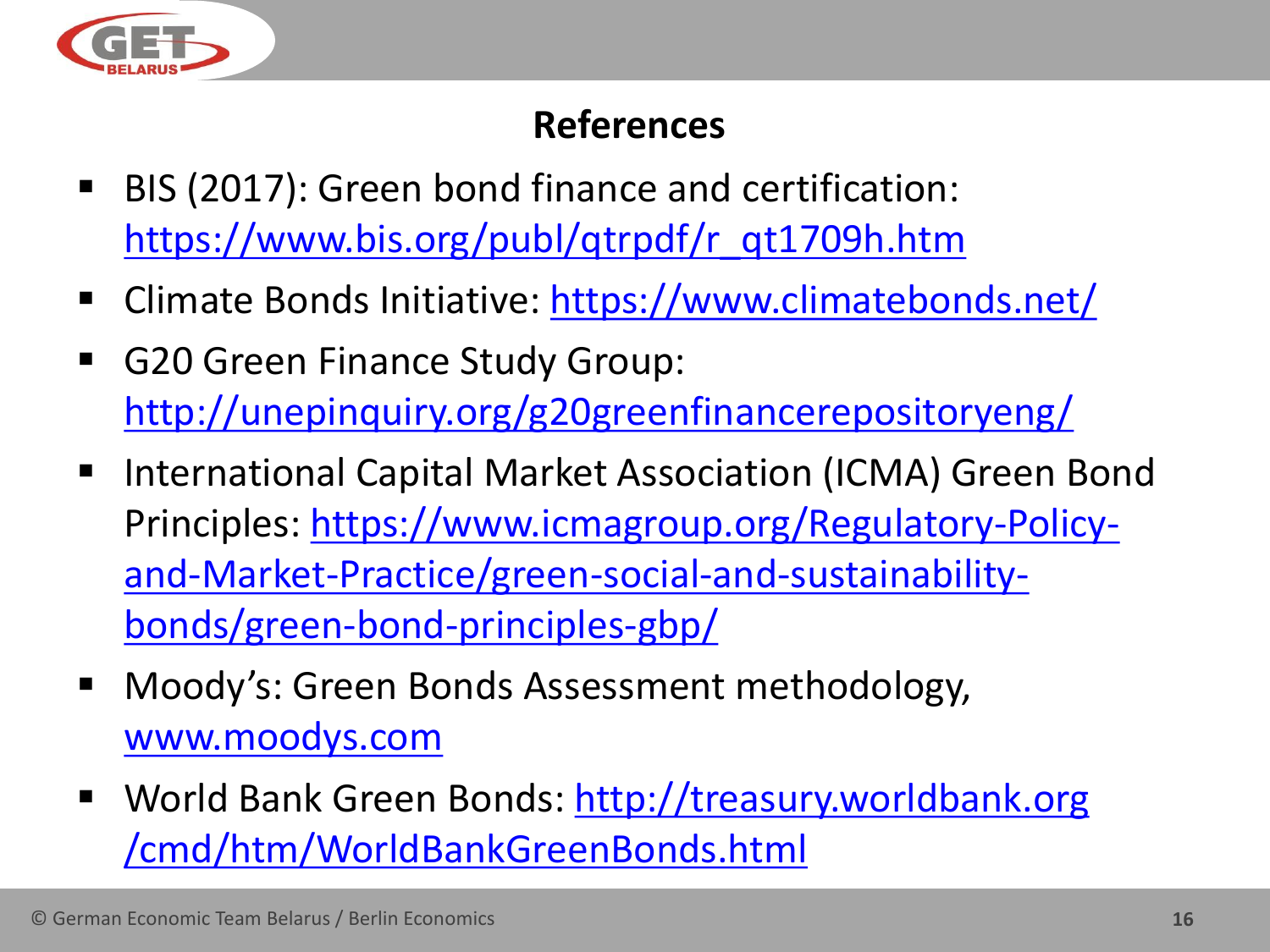

### **Contacts**

#### **Dr Alexander Lehmann**

lehmann@berlin-economics.com

#### **Robert Kirchner**

kirchner@berlin-economics.com

German Economic Team Belarus c/o BE Berlin Economics GmbH Schillerstraße 59, D-10627 Berlin Tel: +49 30 / 20 61 34 64 0 Fax: +49 30 / 20 61 34 64 9 www.get-belarus.de Twitter: @BerlinEconomics Facebook: @BE.Berlin.Economics



The German Economic Team **Belarus**